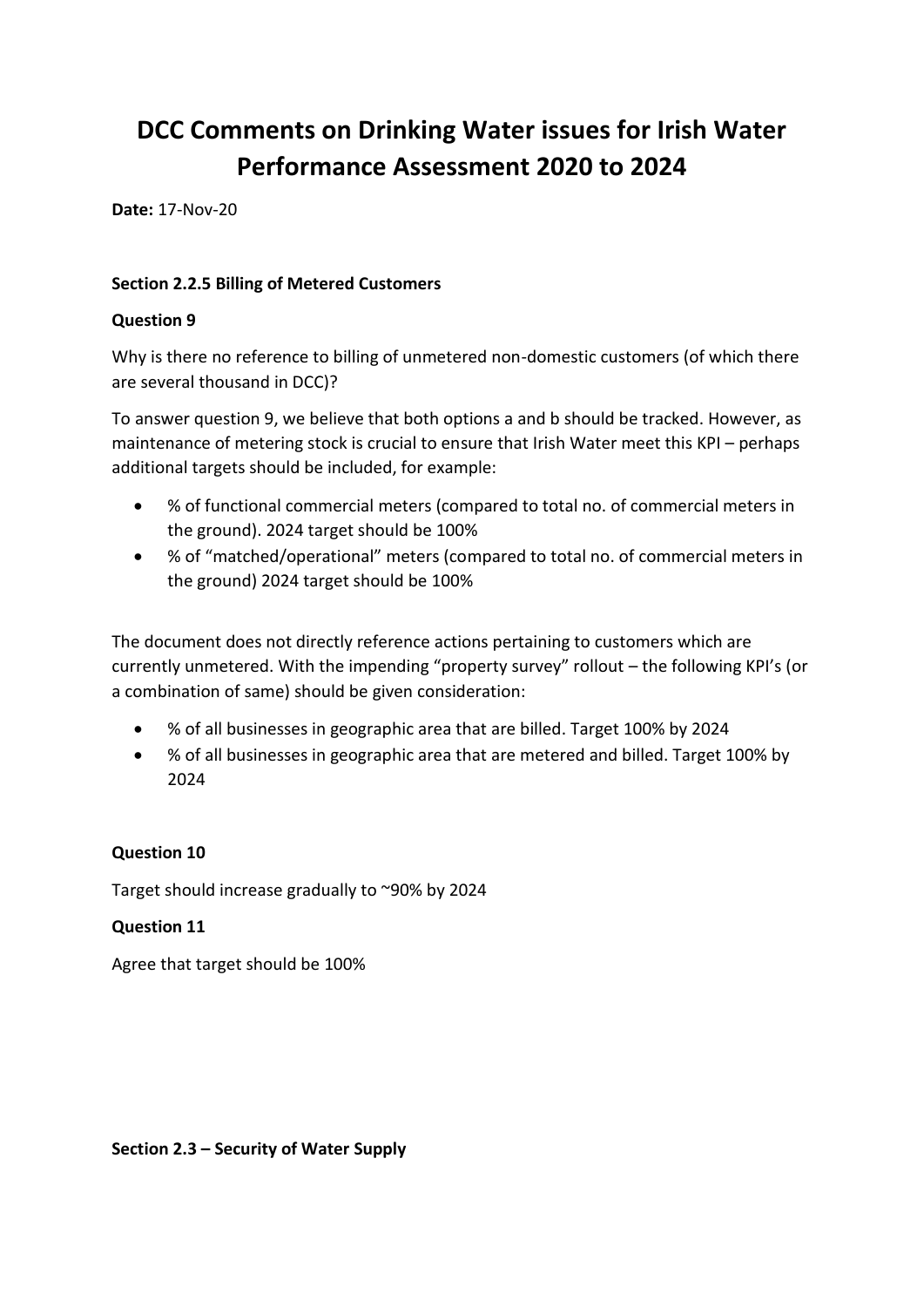## **Question 22 & 23:**

IW should be required to assess/determine/track remaining life, operability, capacity etc. of ageing assets as part of this KPI.

A large proportion of the water-mains within the GDA are >100 years old. Whilst it is unreasonable to expect all of these to be replaced within the next investment period, proper engineering assessment should be carried out – perhaps prioritised by criticality/flow. Several of the most important trunk mains feeding the inner city of Dublin were laid in 1867! Failure of any one of these mains in certain locations could be deemed catastrophic.

Proactive liaison should be encouraged with various other Government Bodies to see if there are opportunities for network improvements (in conjunction with transport projects for example), whilst minimising disruption/cost to the general public.

Perhaps an appropriate KPI is as follows:

Engineering assessment of all mains > 60years old to be carried out between 2020 & 2024. Factors including main thickness, corrosion, capacity, operability, location, leakage, burst frequency etc. should all be considered. This should overlap with a focussed rehabilitation programme.

## **Section 2.3.2 Leakage:**

## **Question 24:**

Sustainability of savings from different leakage reduction measures should be weighted. For example, savings from Rehab and Pressure Management are long-lasting. Savings from Find and Fix are frequently short-lived (in areas where F&F practices are well established).

## **Question 25:**

• Whilst nationally, Find and Fix (F&F) efforts to date are at different stages of evolution, such practices have been underway in the Greater Dublin Area for decades. It is felt by many experienced LA personnel in Water Operations that F&F should be classed as a continuous, necessary, Operational task, rather than a Capital investment with a defined completion date.

Finding and fixing leaks does not prevent their future occurrence. It can be very disruptive, costly, frustrating etc. and in many cases actually causes the occurrence of additional leaks.

More focus should be placed on data improvement e.g. DMA operability, investment in Commercial metering stock etc.

• There is not enough emphasis put on maintaining the functionality of Commercial, Domestic and DMA meters within the document. Perhaps KPI's should be included referencing such functionality as a % of total equipment in the ground.